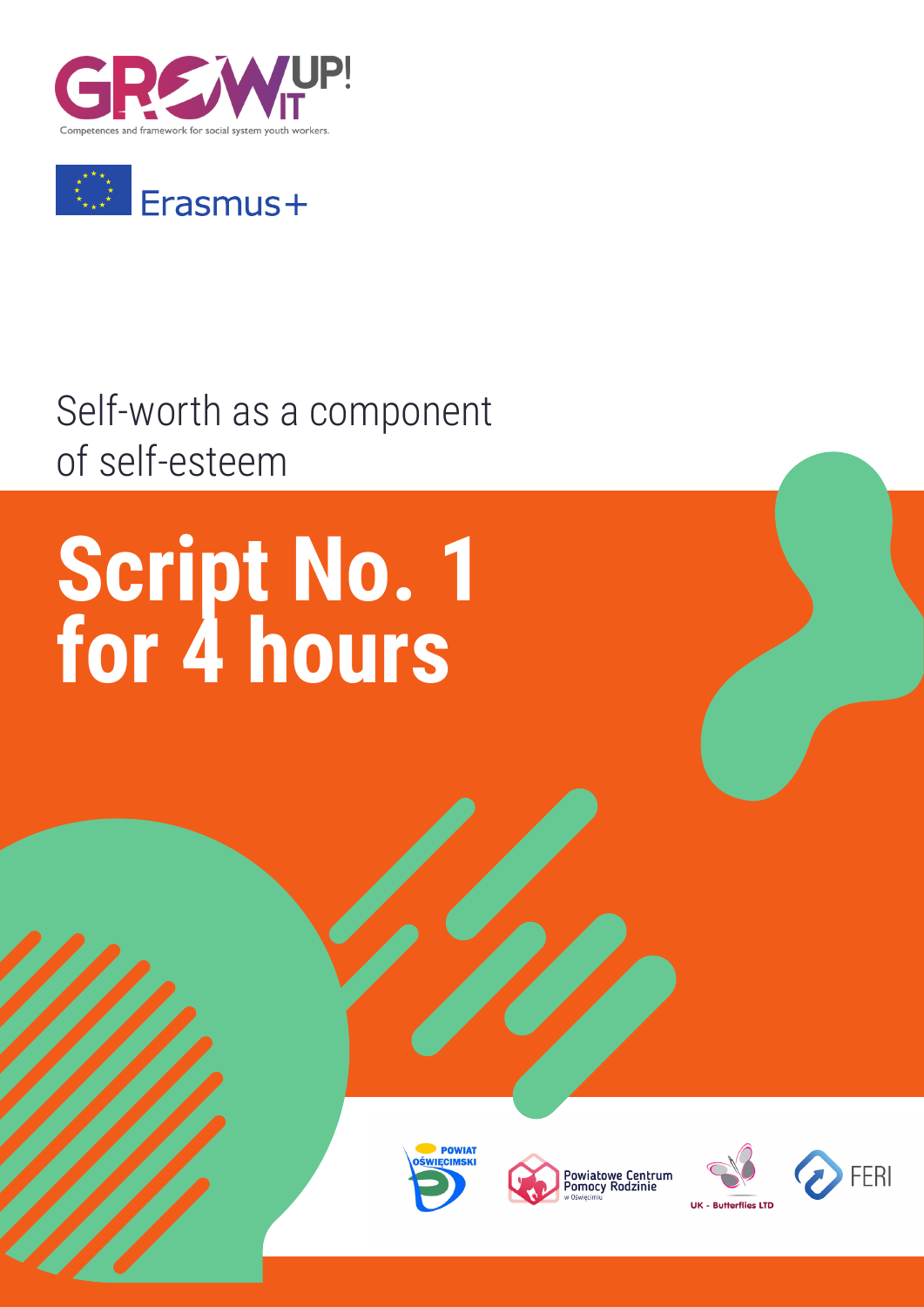

### The desire to become someone else is a waste of the person you are. **Marilyn Monroe**

#### BE SMART method **Script No. 4 for 4 hours**

| $\bullet$<br>$\bullet$              | <b>I INFORMATION</b>                 |                 | Duration of classes     | Recipients of the classes                                             |           |           |           |           |           |           |           |           |  |           |           |           | $\bullet$ |
|-------------------------------------|--------------------------------------|-----------------|-------------------------|-----------------------------------------------------------------------|-----------|-----------|-----------|-----------|-----------|-----------|-----------|-----------|--|-----------|-----------|-----------|-----------|
| $\bullet$<br>$\bullet$              |                                      | Working methods | Number of participants  |                                                                       |           |           |           |           |           |           |           |           |  |           | $\bullet$ | ◠         |           |
| $\bullet$<br>$\bullet$              |                                      |                 |                         | Materials needed for the meeting<br>Purpose of the workshop           |           |           |           |           |           |           |           |           |  |           |           |           |           |
| $\bullet$                           | <b>II INTRODUCTION</b>               |                 |                         | Introduction to the topic of classes                                  |           |           |           |           |           |           |           |           |  | $\bullet$ | $\bullet$ | $\bullet$ |           |
| $\bullet$<br>$\bullet$<br>$\bullet$ |                                      |                 | Establishing grup rules | Introduction of the trainer/trainer<br>Ice breaker: Group integration |           |           |           |           |           |           |           |           |  |           | $\bullet$ | $\bullet$ |           |
|                                     | <b>III MERITORITY</b>                |                 |                         |                                                                       |           |           |           |           |           |           |           |           |  |           |           |           |           |
|                                     | <b>IV CONCLUSION OF THE WORKSHOP</b> |                 |                         |                                                                       |           |           |           |           |           |           |           |           |  |           |           |           |           |
|                                     |                                      |                 |                         |                                                                       |           |           | $\bullet$ | $\bullet$ | $\bullet$ | $\bullet$ | $\bullet$ |           |  |           |           |           |           |
|                                     | <b>V ANNEXES</b>                     |                 |                         |                                                                       |           |           |           |           |           |           |           |           |  |           |           |           |           |
|                                     | <b>VI EVALUATION SURVEY</b>          |                 |                         |                                                                       | $\bullet$ | $\bullet$ | $\bullet$ | $\bullet$ | $\bullet$ | $\bullet$ | $\bullet$ | $\bullet$ |  |           |           |           |           |
|                                     |                                      |                 |                         |                                                                       |           | $\bullet$ | $\bullet$ | $\bullet$ |           |           |           |           |  |           |           |           |           |
|                                     |                                      |                 |                         |                                                                       |           | c         | $\bullet$ | œ         | a.        |           |           |           |  |           |           |           |           |
|                                     | œ                                    | $\bullet$       | $\bullet$               | $\bullet$                                                             | $\bullet$ | $\bullet$ | $\bullet$ | $\bullet$ | $\bullet$ | $\bullet$ | $\bullet$ |           |  |           |           |           |           |
|                                     |                                      |                 | ∩                       |                                                                       | $\bullet$ | $\bullet$ | $\bullet$ | $\bullet$ | $\bullet$ | c         |           |           |  |           |           |           |           |
|                                     |                                      |                 |                         |                                                                       |           |           |           |           |           |           |           |           |  |           |           |           |           |
|                                     |                                      |                 |                         |                                                                       |           |           |           |           |           |           |           |           |  |           |           |           |           |
|                                     |                                      |                 |                         |                                                                       |           |           |           |           |           |           |           |           |  |           |           |           |           |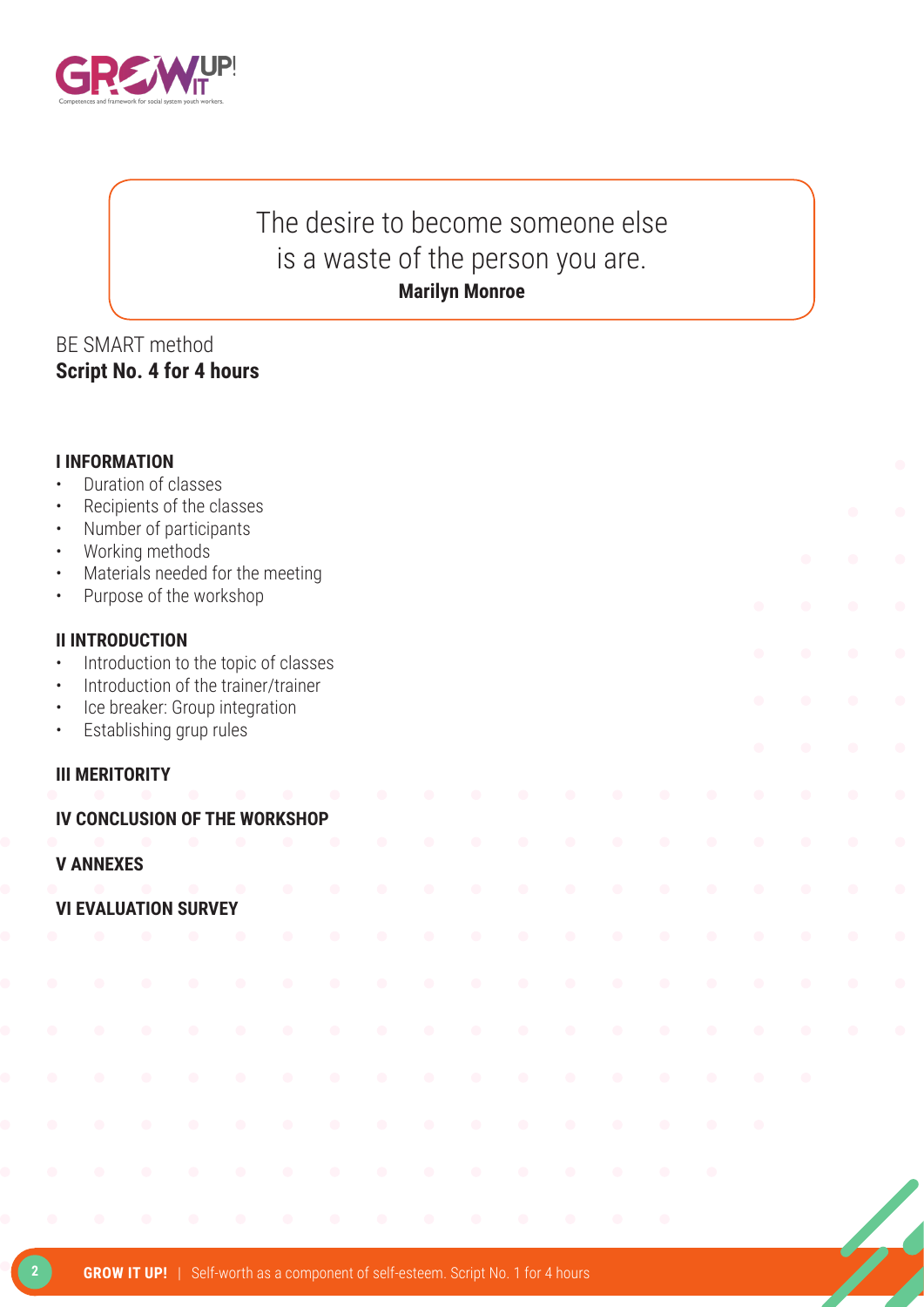

### **I. General information**

The duration of the class:

4 hours

#### Recipients of the classes:

The recipients of the workshops are groups of young people (girls and boys) between 13 and 18 years of age, who are the pupils of care and educational institutions, youth education centres, foster families, educational centres, schools. The script can be used by all other people interested in the subject of an interview, including preparation of a young person entering the labour market to participate in an interview on the basis of skillfully transforming destructive beliefs into those which will be supporting or healthy for young people.

#### Number of participants :

Workshop group for 12 people of both genders. It is also possible to conduct a workshop in a smaller group of at least 8 people, depending on the conditions of the premises.

#### Proposed working methods:

- Active ways of conducting classes: group work  $\bullet$
- Active ways of teaching: working in pairs  $\bullet$
- Individual work  $\bullet$
- Brainstorming
- Imagining techniques
- Psychoeducation
- Mini lecture

#### Sample materials needed for the meeting:

- Work cards
- Markers
- Sticky notes,
- Flipchart,
- Pens,
- Printed work cards and information cards for participants
- **Certificates**
- Evaluation survey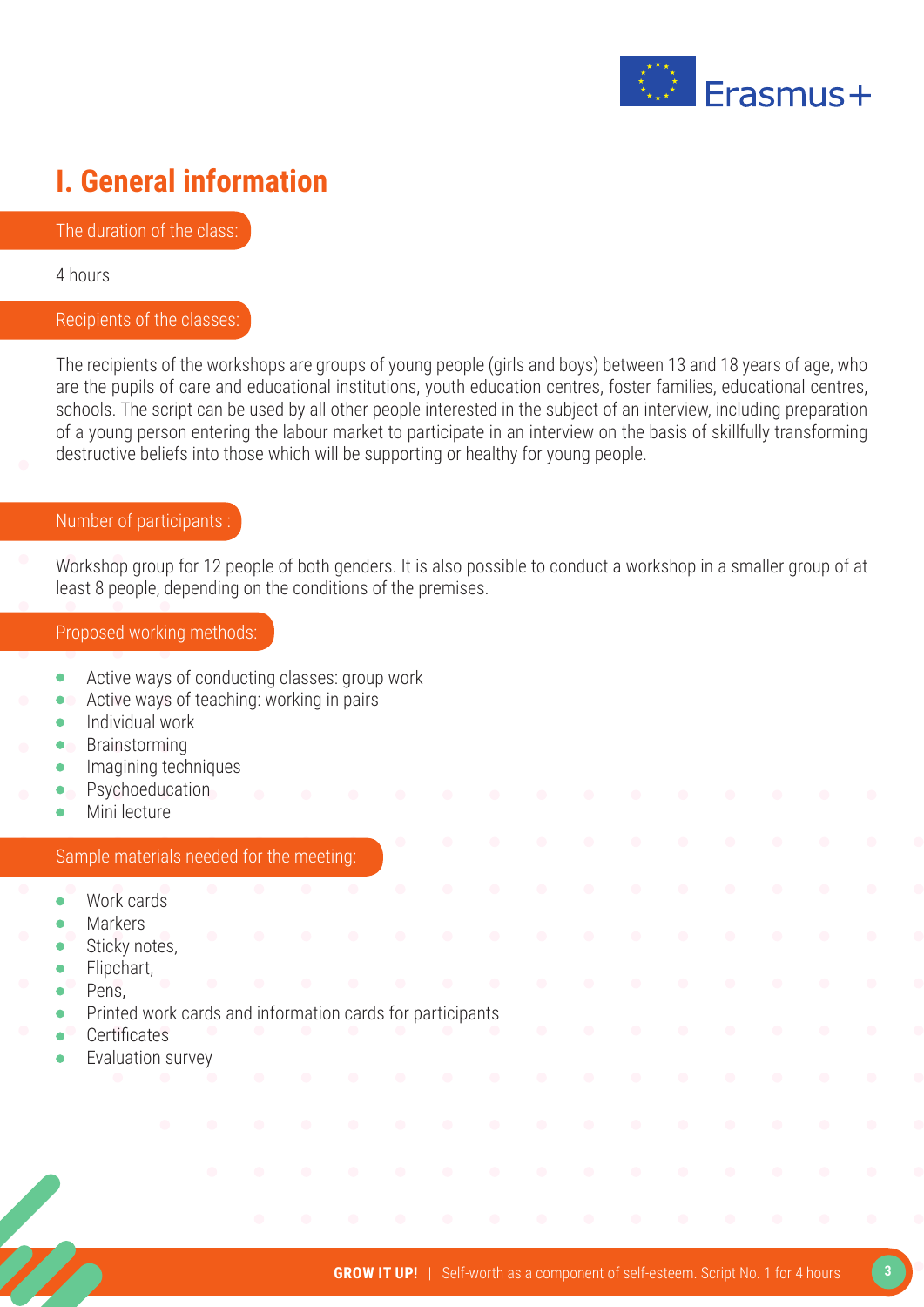

### **Coursework**

The main goal is to acquire knowledge in the subject of self-worth and self-esteem, as well as education in areas related to healthy thinking that is not positive thinking. During the program, participants will learn how to build selfesteem at a healthy level with self-acceptance. At the same time, acquiring knowledge about the impact of building relationships with oneself, conducting conversations based on internal dialogue, on topics related to expectations of oneself will allow participants to consciously manage their resources. During the workshops, special emphasis will be placed on working with assertive attitudes, youth attitudes, acceptance and self-acceptance.

#### **The following results are planned to be achieved by the participants:**

- · Acquire knowledge about self-assessment
- · Acquire knowledge about emotions accompanying relationships with oneself
- · Work with beliefs
- · Acquire competences in managing emotions

· Developing methods to deal with situations of unstable self-esteem and automatic negative thoughts effectively and efficiently.

· Making participants aware of the value of building relationships with themselves based on working with their own beliefs.

· Skills to respond to hate attempts.

· Visualising the negative and positive impact of social media on building self-esteem and peer relationships

- · Increased confidence
- · Self-esteem increase
- · Improvement of direct relations with peers

· Acquire competences regarding communication, assertive attitudes in accordance with the BE SMART method This scenario will help you broaden your competence on building self-esteem and working with negative beliefs.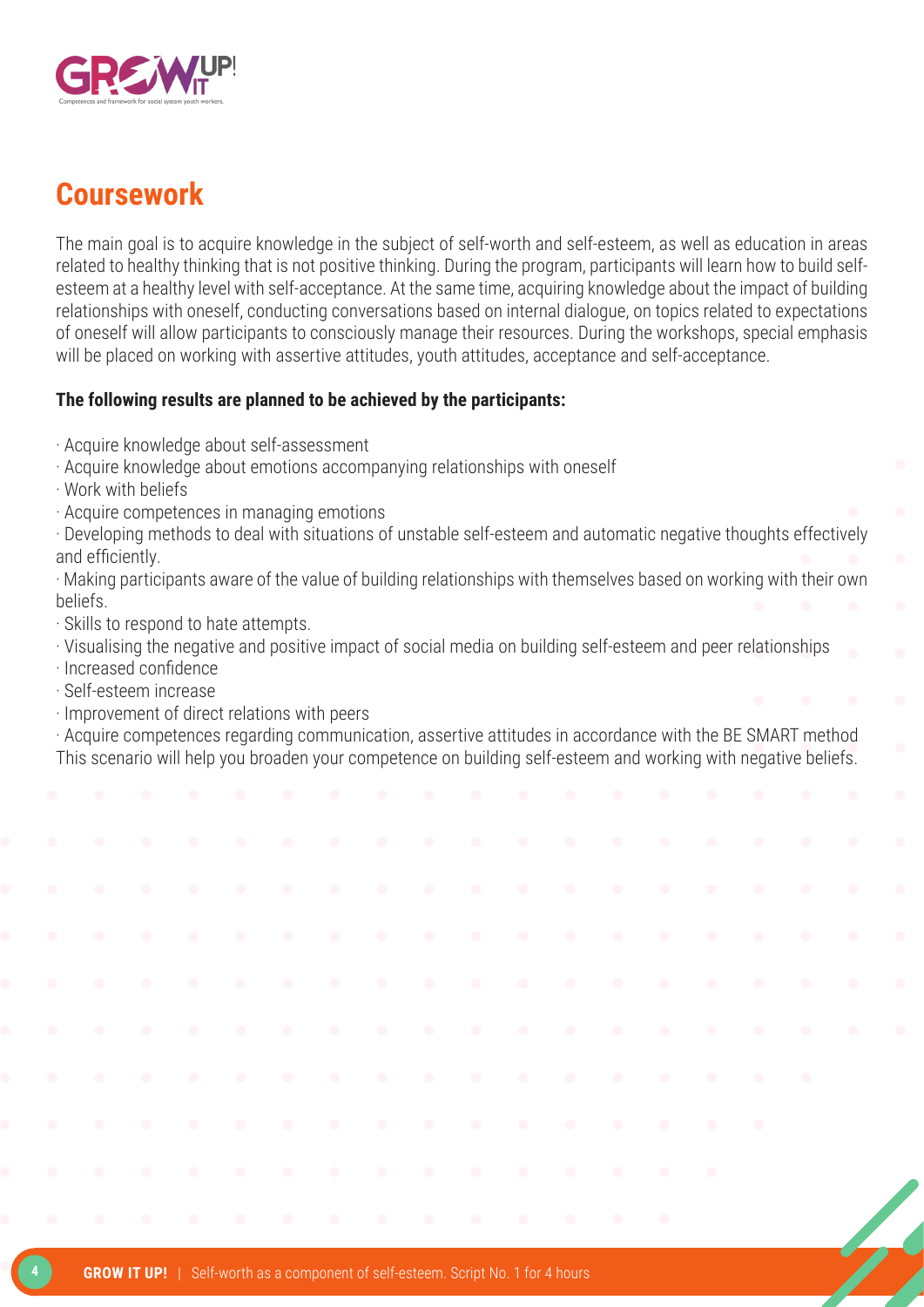

### **The teacher/teachers move. Welcome - ( 5 min)**

- Name
- Education,
- Professional experience
- Interests

3. Group rules - (10 min)

The trainer distributes colourful sticky notes to participants and asks the question: "To feel good and safe together, I need ...". It gives participants about 3 minutes. Example:

#### **"To feel good and safe together I expect:"**

- Respect from others
- Silence when I say
- Not to be criticised
- **Favorites**
- Deciding whether I want to take part in the exercise or answer a question
- 
- The leader collects the cards, reads them out loud, asks if everyone agrees to the rules if he sticks them on the flipchart sheet. After reading all the cards, the presenter asks if there is any rule that should be on the card (if participants still have a proposal we write it on the card and stick it on).
- 4. Questions about what we expect from the program. Verification of expectations (10 min)
- The trainer distributes one adhesive card to participants and asks them to write down their expectations from the BE SMART programme. He gives participants 3 minutes to do so. Then he collects the sheets of paper, reads questions / statements and discusses them.

#### 5. Garage - (5 min)

The instructor takes out a previously prepared A4 card /flipchart with the inscription "GARAGE" and a marker and informs the participants what a garage is: "garage - during the breaks in the garage each of you can write down your question about the content and course of the workshop. We will answer them after the break.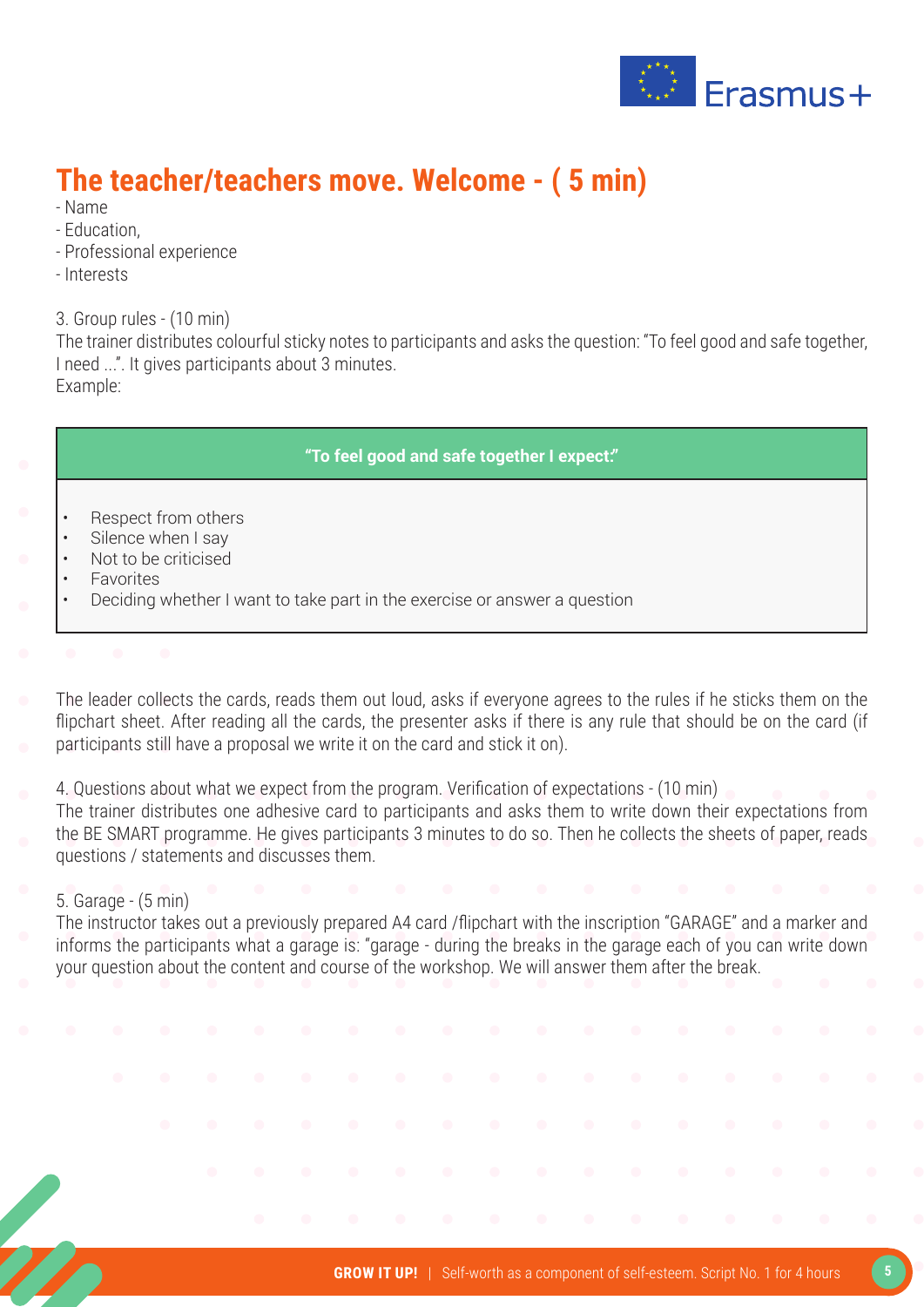

### **MERITS**

#### **Mini lecture- self- esteem (15 min)**

Unstable self-esteem depends on what you hear from others. It varies, it can be once high, once low. This is quite normal for children who do not yet have an identity. However, in the case of adults it is rather associated with immaturity.

Stable (healthy) self-esteem is formed. A person has an established opinion about himself, sees himself in a healthy way, regardless of the comments or opinions heard about himself. The comments can, of course, affect your view of yourself a bit, but it doesn't change much anymore because of one opinion of people who are not in your immediate circle.

Inadequate (unhealthy) self-esteem is associated with a not entirely realistic self-image. It can be too low in relation to real achievements or too high, completely devoid of self-criticism. Therefore, it is associated with both incomplete / false knowledge, but also, as a result, too negative or too positive assessment of the person. There is no balance here. It's either too high or too low.

Samoocena zaniżona – osoba ma bardzo niskie mniemanie o sobie, nieproporcjonalne do swoich możliwości. Ocenia siebie zbyt nisko, nie wierzy w siebie i swoje zdolności. W efekcie nie podejmuje się zadań adekwatnych do swoich umiejętności, wybiera rzeczy zbyt łatwe, przez co nie osiąga tego, co mogłaby osiągnąć lub nie dzieli się swoimi talentami nie wierząc, że może odnieść sukces. W domu jest wycofana, może swoje niedoskonałości przykrywać śmiechem oraz poświęcaniem się innym, bo chce być lubiana. Ma wielu znajomych, przez co może tracić energię na pomaganie innym. Często może dawać się wykorzystywać innym osobom. Jest inna w domu, inna w pracy. Jakby 2 osoby. To z kolei sprawia, że nie ma dostaje nowych powodów by wierzyć w siebie. Bo jeśli nie robi niczego, z czym mogłaby się zmierzyć – nie ma okazji wykazać się sama przed sobą, czym mogłaby SOBIE zaimponować. Tak więc samoocena nie ma szansy na zmianę. Osoba nie jest odporna na krytykę, boi się opinii innych ludzi, dlatego często nakłada zbytnią energię na kontakty z innymi, zbytnio dba, aby ludzie ją lubili, przez co ponosi koszty w spadkach energii. Obraża się. Martwi się tym, co inni o niej – nie ma okazji wykazać się sama przed sobą, czym mogłaby SOBIE zaimponować. Tak więc samoocena nie ma szansy na zmianę. Osoba nie jest odporna na krytykę, boi się opinii innych ludzi, dlatego często nakłada zbytnią energię na kontakty z innymi, zbytnio dba, aby ludzie ją lubili, przez co ponosi koszty w spadkach energii. Obraża się. Martwi się tym, co inni o niej myślą lub w ogóle odsuwa od siebie te myśli nie dopuszczając do konfrontacji.

Low self-esteem - a person has a very low self-esteem, disproportionate to their abilities. The person will value themselves too low, doesn't believe in themselves and their abilities. As a result, they do not undertake tasks adequate to their skills, chooses things that are too easy, which means they do not achieve what they could achieve or does not share their talents without believing that they can be successful. At home, they is withdrawn, can cover their imperfections with laughter and devotion to others, because they wants to be liked. This person has many friends, which can cause them to lose energy helping others. They can often be used by other people. They are different at home, different at work. Like 2 people. This in turn means that they have no new reason to believe in themselves. People are not immune to criticism, they are afraid of other people's opinions, therefore often put too much energy on contacts with others and therefore he incurs costs in energy drops. They worry about what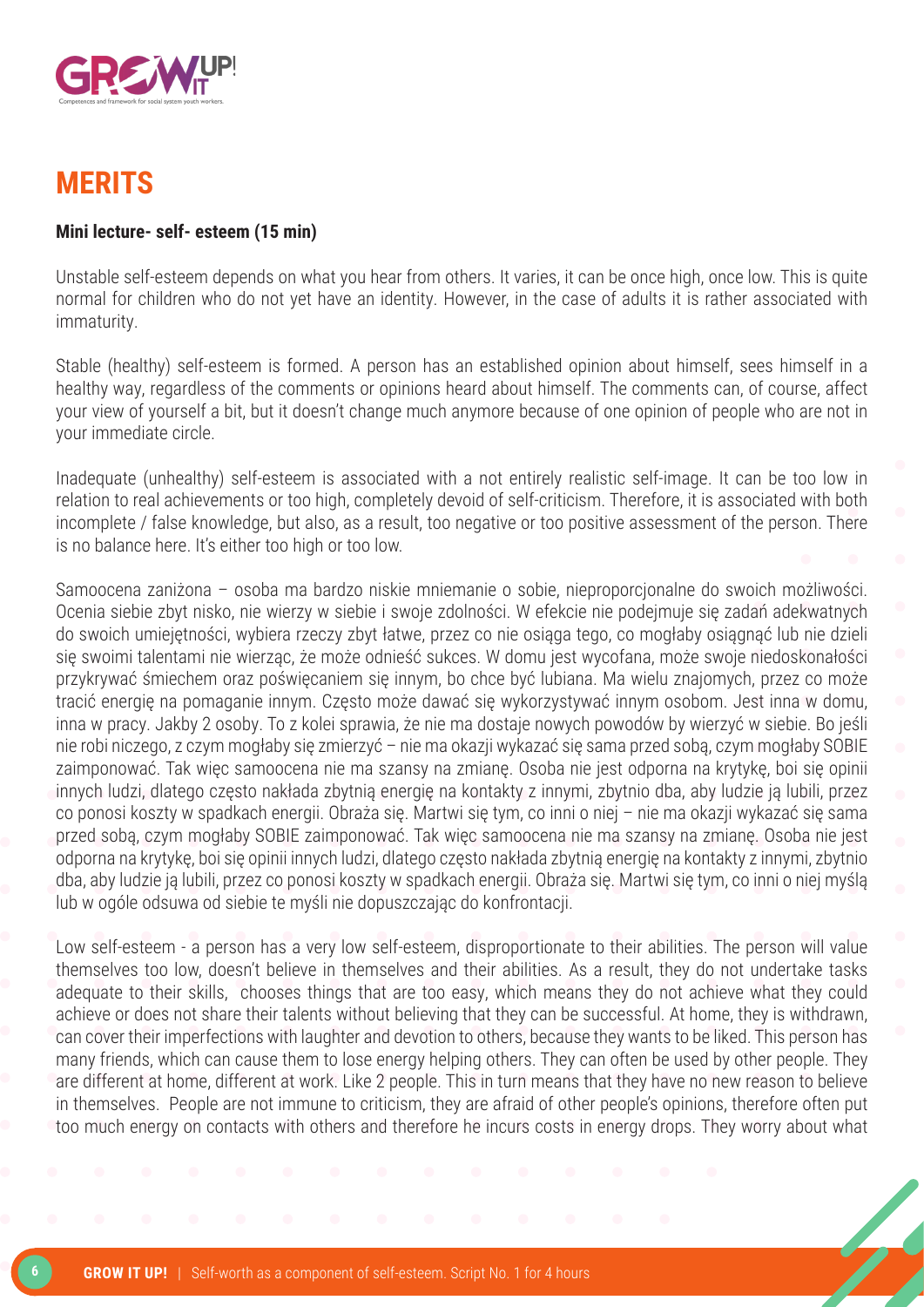

others think about them or even move away from them in order to prevent confrontation.

Overstated self-esteem - a person believes in themselves excessively. They think that they are better than others, that they achieve more than is true. For example, they have no education, but give advice to others because they believe that they are an expert through THEIR experience, but there are no facts to support it. This person overestimates their abilities, therefore undertakes tasks that are too difficult, because they believe that they will cope with them in order to gain the respect of other people from the HIGHER spheres. They think that they are unique. The result is failure and frustration, because they cannot establish relationships with other people, because no one is worthy to be with that person. They want to be admired. Then often blames others for their failures, are aggressive, can't handle anger, is indulged and has a strong sense of control. Such people can also exalt themselves, which is why they are perceived negatively by their surroundings. They are not immune to criticism, they are afraid of other people's opinions, so they often put too much energy on contacts with others wanting people to like them, and thus bear the costs of energy drops. They worry about what others think about them or even move away from them in order to prevent confrontation.

Adequate (healthy) self-esteem- takes into account both strengths and weaknesses. It is based on real situations, facts and achievements - that is, what the person has actually achieved (the person has proof of it - fact - objective truth). A person knows what they have done well enough and what they are doing wrong. They select tasks with the optimal level of difficulty. Thanks to this they can grow and at the same time often do not experience excess frustration. Performance in these tasks, knowledge of your successes, strengths and weaknesses builds a mature and healthy self-esteem and self-satisfaction. However, this is satisfaction, the cause of which is specific. It does not overshadow imperfections because a person knows that he is not one-faceted. He knows that he can have both successes and failures. However, there is no problem with that. They are happy to accept constructive criticism to work on personality development in the best possible way.

### **Task 1.**

The leader gives the participants small cards. He asks them to create their "house" on a piece of paper. They may also think of their picture, which shows them when they were happy. When they are finished, he asks them to imagine that they attach this card in a public place or on the main square in the city. The leader gives the participants 5 minutes. After 5 minutes he asks the participants to imagine that the pages would stay in these places forever, that someone would be able to read them even in half a century, e.g. their children, grandchildren. Again, gives participants a moment to imagine this situation.

- After the experiment, he asks them to put the pages in their pockets or set them aside. Asks questions;
- 1. What did you feel when you imagined that a piece of information about you was hanging in a public place? 2. Who could read it?
- 3. What could they do with this knowledge about you?
- 4. What did you feel knowing the card would be there forever?

After completing the task, participants can share what they wrote on the group forum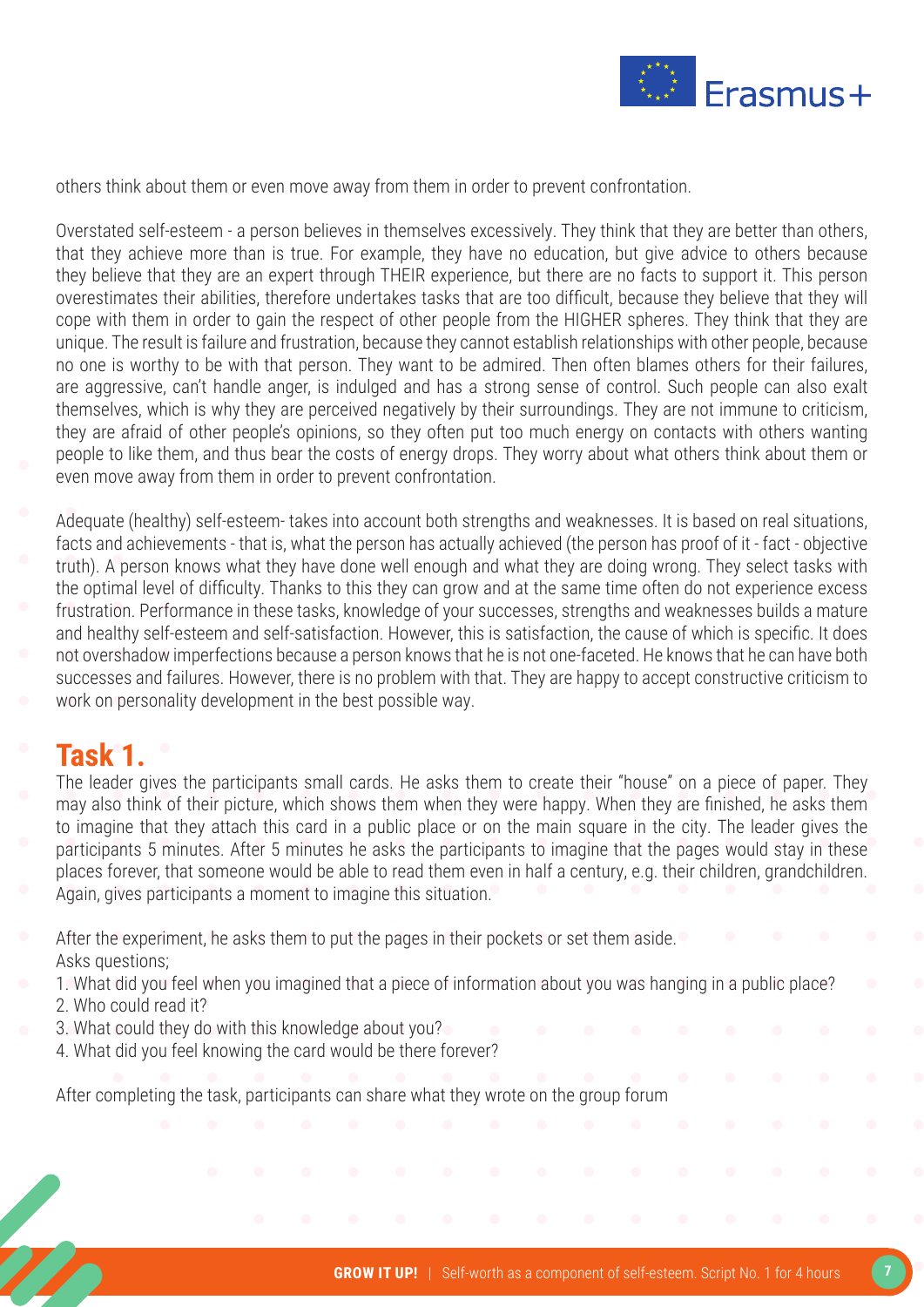

### **Task 2- Ice- breaker Clapping**

The leader asks participants to sit comfortably on the chairs and put their hands on their knees. All participants are to clap at an even and calm pace; twice in the hands, then twice on the knees, repeating the scheme: hands knees, hands - knees.

The leader practices with the group until the participants gain pace. Then at the first clap with his hands says his name and at the last name of the person to whom he gives the lead. The game lasts until everyone smoothly gives each other the lead.

### **Task 3. Self-esteem**

Group work

The leader asks the participants "What is brainstorming?". Making sure that every participant knows what brainstorming is, the divides participants into two groups asking for a countdown of two. The instructor gives the participants: markers, flipcharts and asks the participants to write on them what self-esteem and self-assessment are. The leader assures the group that there are no wrong answers. After 10 minutes, he asks the teams to present their answers.

The leader summarises the exercise by supplementing it with a mini lecture that self-worth is a component of self-esteem.

**My self-assessment** 

### **Task 4**

|                                                   |           |           |               |           |           |           | <b>MY SEII-ASSESSINEIII</b> |           |                |                                       |                     |           |                                                   |           |           |           |
|---------------------------------------------------|-----------|-----------|---------------|-----------|-----------|-----------|-----------------------------|-----------|----------------|---------------------------------------|---------------------|-----------|---------------------------------------------------|-----------|-----------|-----------|
|                                                   | $\bullet$ | $\bullet$ | $\bullet$     |           |           | $\bullet$ |                             |           |                | $\bullet$                             | $\bullet$           | $\bullet$ | $\bullet$                                         |           |           |           |
| How do I see myself?                              |           |           |               |           |           |           |                             |           |                | What do I not like about myself?      |                     |           |                                                   |           |           |           |
| $\bullet$                                         | $\bullet$ | $\bullet$ | $\bullet$     | $\bullet$ | $\bullet$ | $\bullet$ | $\bullet$                   | $\bullet$ | $\bullet$      | $\langle \cdot \rangle$               | $\bullet$           | $\bullet$ | $\bullet$                                         | $\bullet$ | $\bullet$ | $\bullet$ |
| $\bullet$                                         | $\bullet$ | $\bullet$ |               |           | $\bullet$ | $\bullet$ | $\bullet$                   | $\bullet$ | $\blacksquare$ | $\bullet$                             | $\bullet$           |           |                                                   |           |           | $\bullet$ |
| $\bullet$                                         | $\bullet$ | $\bullet$ |               | $\bullet$ | $\bullet$ | $\bullet$ | $\bullet$                   | $\bullet$ | $\bullet$      | $\bullet$                             | $\bullet$           |           |                                                   |           |           |           |
|                                                   |           |           |               |           |           |           |                             |           |                |                                       |                     |           |                                                   |           |           |           |
| What would I like to change about myself and why? |           |           |               |           |           |           |                             |           |                | What do I like about myself the most? |                     |           |                                                   |           |           |           |
| $\bullet$                                         | $\bullet$ | $\bullet$ | $\sim$ $\sim$ | $\sim$ 0  | $\bullet$ |           |                             | $\bullet$ | $\bullet$      |                                       | $\bullet$ $\bullet$ | $\bullet$ | $\begin{array}{c} \bullet \\ \bullet \end{array}$ | $\bullet$ | $\bullet$ |           |
| $\bullet$                                         | $\bullet$ | $\bullet$ |               |           | $\bullet$ | $\bullet$ | $\bullet$                   | $\bullet$ | $\bullet$      | $\bullet$                             |                     |           | $\bullet$                                         | $\bullet$ |           |           |
| $\bullet$                                         | $\bullet$ | $\bullet$ |               | $\bullet$ | $\bullet$ | $\bullet$ | $\bullet$                   | $\bullet$ | $\bullet$      | $\bullet$                             | $\bullet$           | $\bullet$ | $\bullet$                                         |           |           |           |
|                                                   |           |           |               |           |           |           |                             |           |                |                                       |                     |           |                                                   |           |           |           |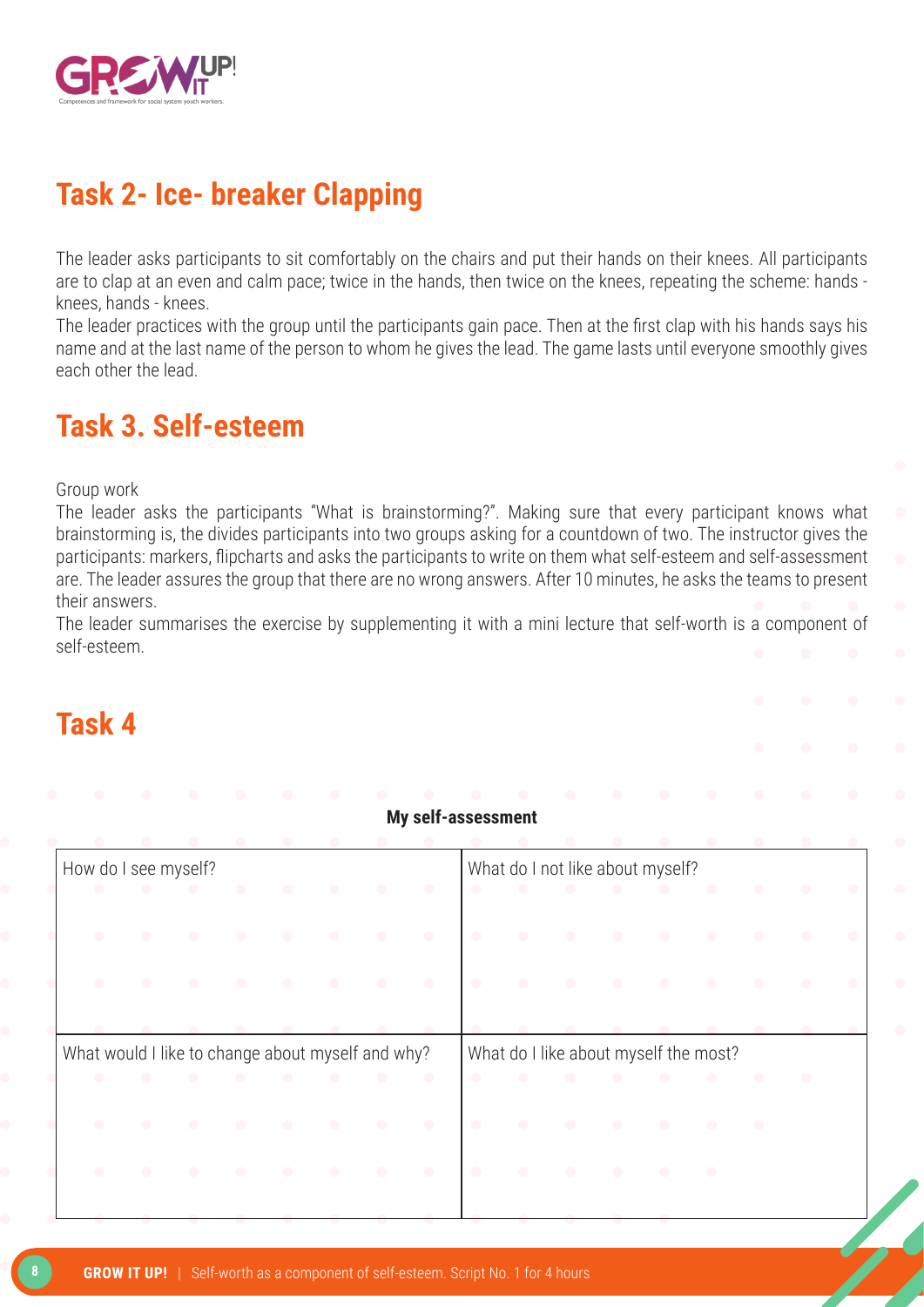

### **Task 5**

The leader gives the participants the worksheets '' Key belief: collecting evidence confirming the validity of your beliefs ''. The participants' task is to work with negative beliefs about themselves and confirm this belief based on evidence.

Example:

Belief: Nobody likes me Evidence confirming my belief Collect all evidence (evidence \* through the use of evidence you prove to us that your beliefs are correct, true and healthy). Write down what you have and scan them.

#### Evidence:

- 1. I think nobody likes me because nobody talks to me during breaks
- The leader explains that the evidence is something objective, and every person sees the same thing. So, this evidence is not enough. Also, the use of the word "nobody" is too general and then the leader may say: I like you, so your theory that "nobody "does, has just been abolished.
- The exercise aim is to make the young person aware that what is in their head has no support in reality, and negative emotions arise through repetitive thoughts. Work with beliefs consists of:
- Writing down unhealthy beliefs
- Abolition of unhealthy beliefs
- Taking conclusions
- Replacing negative thoughts with healthy thoughts

This is how the exercise looks:

- 1. Unhealthy belief : Nobody likes me
- 2. Abolition: the use of the word "nobody" is too general and then the leader may say: I like you, so your theory that "nobody" has just been abolished.
- 3. In fact, maybe this thought is not healthy
- 4. Yes ... there are people who may not like me, I don't like everyone either. Everyone has the right to feel how they want. And I will focus on those who like me and whom I like and I will build a relationship with them.
- Evidence confirming my belief
- Collect all evidence (evidence \* through the use of evidence you prove to us that your beliefs are correct, true and healthy). Write down what you have and scan them.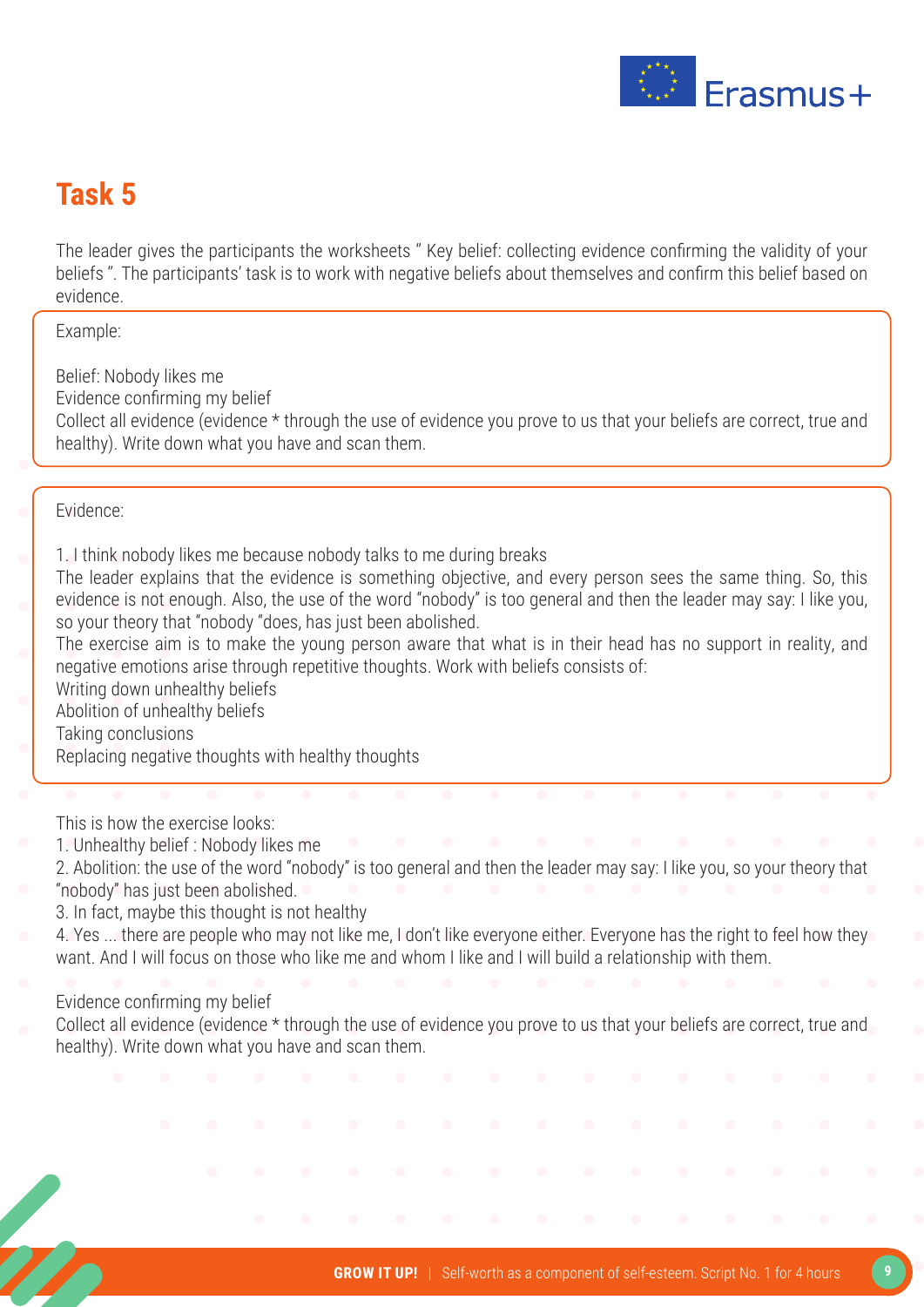

| Here is the work card for looking for evidence:<br>1. I think nobody likes me because nobody talks to me during breaks<br>The leader explains that evidence is something objective, and every person sees the same thing. So, this evidence<br>is not enough. Also, the use of the word 'nobody' is too general and then the leader can say: I like you, so your<br>theory that 'nobody' has just been abolished.<br>My evidence: |  |  |  |  |  |  |  |  |  |
|-----------------------------------------------------------------------------------------------------------------------------------------------------------------------------------------------------------------------------------------------------------------------------------------------------------------------------------------------------------------------------------------------------------------------------------|--|--|--|--|--|--|--|--|--|
|                                                                                                                                                                                                                                                                                                                                                                                                                                   |  |  |  |  |  |  |  |  |  |
|                                                                                                                                                                                                                                                                                                                                                                                                                                   |  |  |  |  |  |  |  |  |  |
|                                                                                                                                                                                                                                                                                                                                                                                                                                   |  |  |  |  |  |  |  |  |  |
|                                                                                                                                                                                                                                                                                                                                                                                                                                   |  |  |  |  |  |  |  |  |  |
|                                                                                                                                                                                                                                                                                                                                                                                                                                   |  |  |  |  |  |  |  |  |  |
|                                                                                                                                                                                                                                                                                                                                                                                                                                   |  |  |  |  |  |  |  |  |  |
| Comments                                                                                                                                                                                                                                                                                                                                                                                                                          |  |  |  |  |  |  |  |  |  |
|                                                                                                                                                                                                                                                                                                                                                                                                                                   |  |  |  |  |  |  |  |  |  |
|                                                                                                                                                                                                                                                                                                                                                                                                                                   |  |  |  |  |  |  |  |  |  |
|                                                                                                                                                                                                                                                                                                                                                                                                                                   |  |  |  |  |  |  |  |  |  |
|                                                                                                                                                                                                                                                                                                                                                                                                                                   |  |  |  |  |  |  |  |  |  |
|                                                                                                                                                                                                                                                                                                                                                                                                                                   |  |  |  |  |  |  |  |  |  |
|                                                                                                                                                                                                                                                                                                                                                                                                                                   |  |  |  |  |  |  |  |  |  |
|                                                                                                                                                                                                                                                                                                                                                                                                                                   |  |  |  |  |  |  |  |  |  |
|                                                                                                                                                                                                                                                                                                                                                                                                                                   |  |  |  |  |  |  |  |  |  |
|                                                                                                                                                                                                                                                                                                                                                                                                                                   |  |  |  |  |  |  |  |  |  |
|                                                                                                                                                                                                                                                                                                                                                                                                                                   |  |  |  |  |  |  |  |  |  |
|                                                                                                                                                                                                                                                                                                                                                                                                                                   |  |  |  |  |  |  |  |  |  |
|                                                                                                                                                                                                                                                                                                                                                                                                                                   |  |  |  |  |  |  |  |  |  |
| a la la la la la la la la la la la la                                                                                                                                                                                                                                                                                                                                                                                             |  |  |  |  |  |  |  |  |  |
|                                                                                                                                                                                                                                                                                                                                                                                                                                   |  |  |  |  |  |  |  |  |  |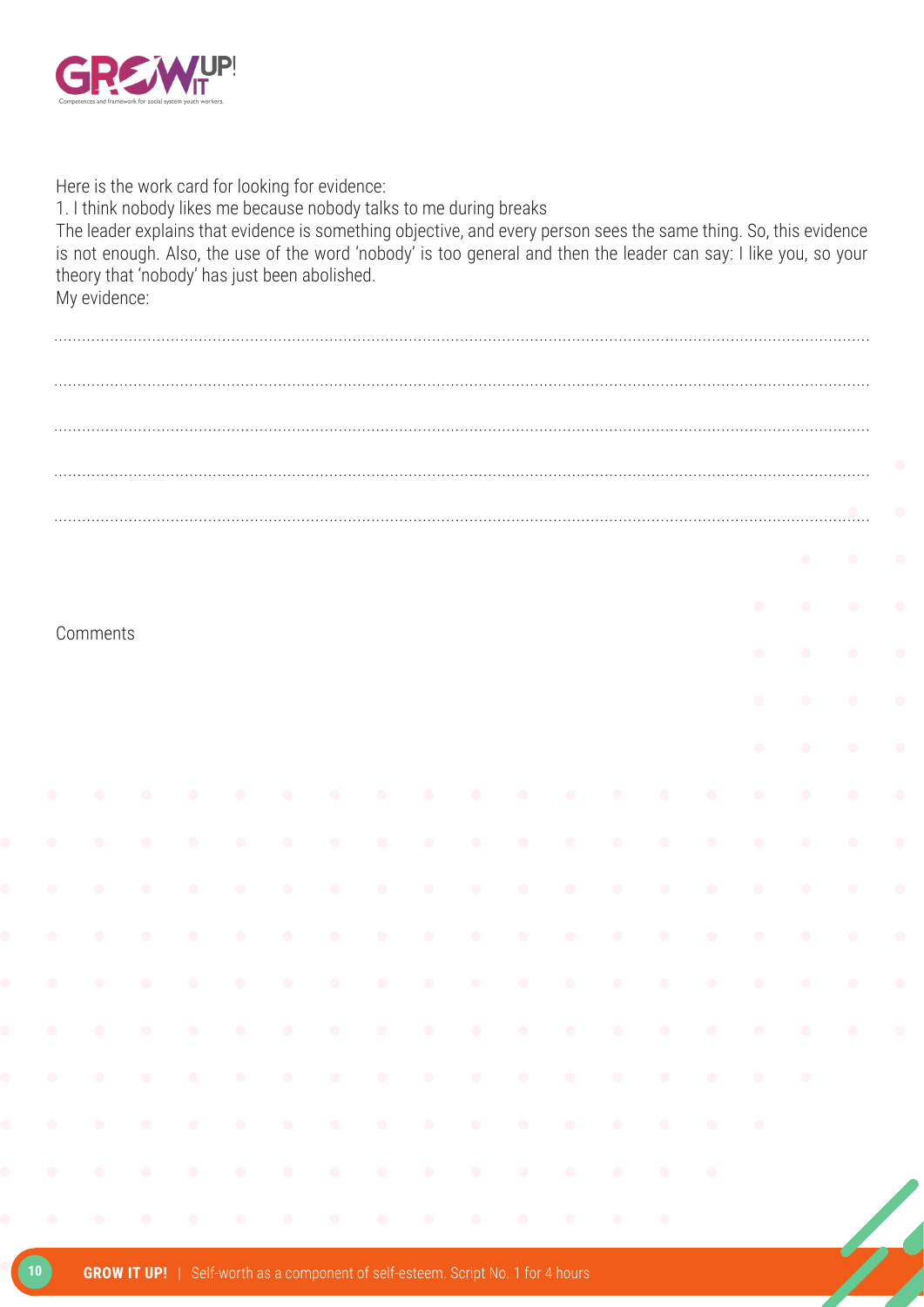

### **Task 6 Cobweb**

The leader sits with the group in a circle and holds a ball of wool saying: I like to read, I do not like laziness. Then, holding the end of the ball, throws it to anyone from Group. The participant who received the ball says I like ..., I don't like ... and passes the ball onto another participant. As all participants will say what they like and don't like, the so-called cobweb. Then the last person who received the ball tosses the ball to the participant from whom he got it and again says what he likes and what he does not like. Continue the exercise until the ball of wool returns to the leader.

### **Task 7 – Imagery training (10 min)**

Do you often have a lot of responsibilities on your mind?? Do you have so much to do that you forget to just BE? Having a moment for yourself doesn't require as much time as you think. You can be at different times during the day ... you can breathe reducing adrenaline production. You can spend a few minutes on it.

• When standing in line instead of killing time by checking your phone, pay attention to the colours and sounds around you. Challenge yourself and see if you can keep the attention focused on your feet touching the ground by breathing discretely counting up to seven, several times. 1-2-3-4-5-6-7

• When you stand at a red light, you have a choice. You can get frustrated and get impatient or browse the Internet, or you can have short moment alone with yourself. Take five deep breaths - very energizing. Look around the world. Smile broadly to yourself. Stay in that smile until the green light comes on.

The next time the Messenger signal or text message rings, wait a moment before reaching for the phone. Breathe in and breathe out for a long time ... and again **I** and again II Take this time to breathe and observe yourself. Thanks to this you will see later that patience will start to accompany you more often

#### **CHANGE ROUTINE:**

- OBSERVE
	- BREATHE
- WALK
- FIND A HOBBY

Have a nice weekend! Change begins with action.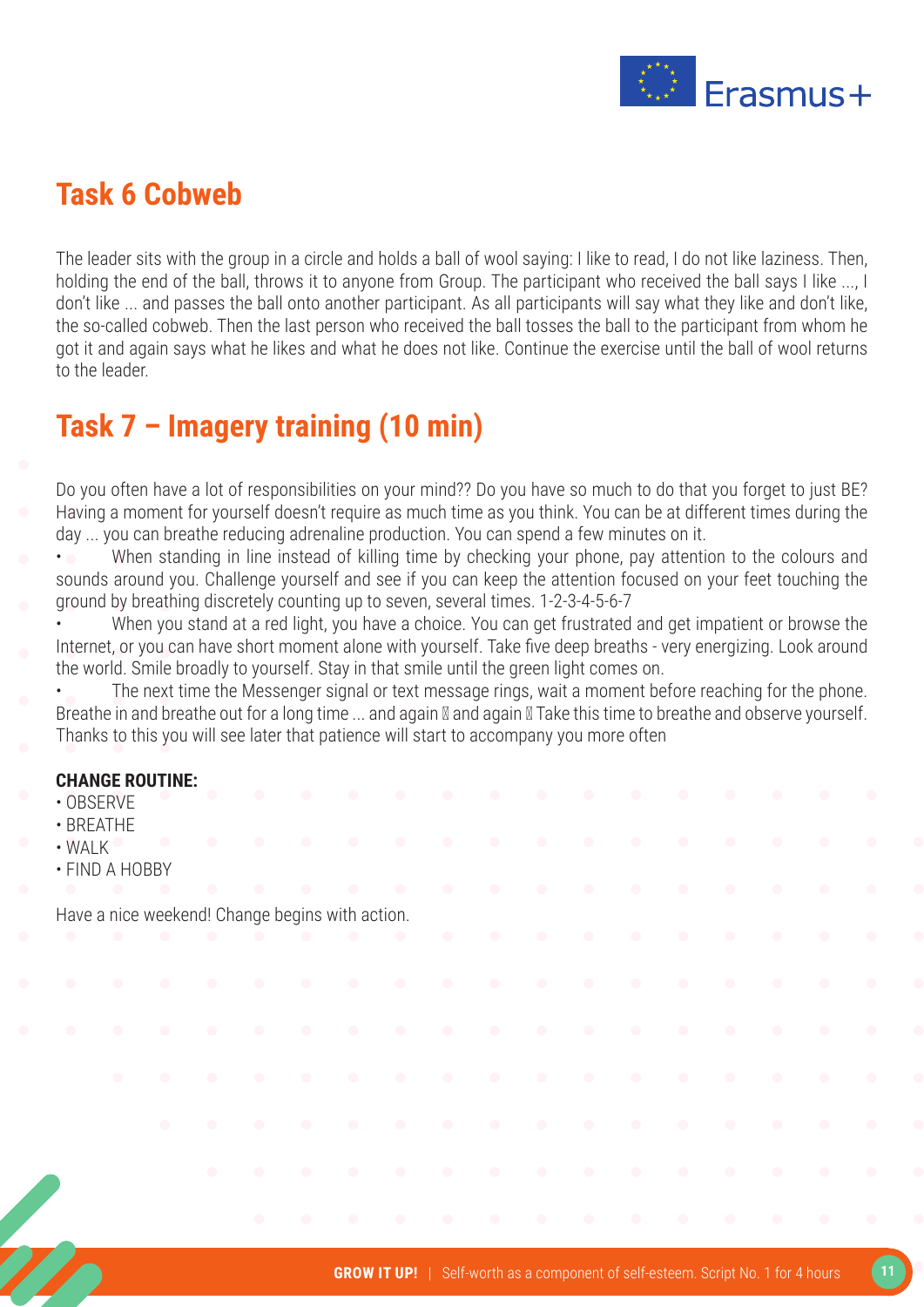

### **EVALUATION SURVEY**

#### **Self-worth as a component of self-esteem "The desire to become someone else is a waste of the person you are."**

Dear Participant/Dear Participant,

We hope that the workshop was interesting for you and you could learn many interesting things. We want to receive feedback from you, so we will be very grateful for your time and for completing the questionnaire below.

The questionnaire is anonymous.

1. Did the workshop provide you with useful tips and techniques on how to deal with and analyze the situation in relation to decision-making about your working life and its stages?

| Definitely yes                                                                                     |                | Rather yes |                                                                                                                                                                                                                                      | Rather no |           |  | Definitely no |  |           |           |
|----------------------------------------------------------------------------------------------------|----------------|------------|--------------------------------------------------------------------------------------------------------------------------------------------------------------------------------------------------------------------------------------|-----------|-----------|--|---------------|--|-----------|-----------|
| 2. Did the workshop provide you with useful tips and techniques on how to build self-esteem?       |                |            |                                                                                                                                                                                                                                      |           |           |  |               |  |           | $\bullet$ |
| Definitely yes                                                                                     |                | Rather yes |                                                                                                                                                                                                                                      | Rather no |           |  | Definitely no |  | $\bullet$ |           |
| 3. Do you feel that after this workshop you have more influence and chances to achieve your goals? |                |            |                                                                                                                                                                                                                                      |           |           |  |               |  |           |           |
|                                                                                                    |                |            |                                                                                                                                                                                                                                      |           |           |  |               |  |           |           |
| Definitely yes                                                                                     |                | Rather yes |                                                                                                                                                                                                                                      | Rather no |           |  | Definitely no |  |           |           |
| 4. Which part of the workshop did you like the most and why?                                       |                |            | <u>and a company of the set of the set of the set of the set of the set of the set of the set of the set of the set of the set of the set of the set of the set of the set of the set of the set of the set of the set of the se</u> |           | $\bullet$ |  |               |  |           |           |
|                                                                                                    |                |            |                                                                                                                                                                                                                                      | $\bullet$ | $\bullet$ |  |               |  |           |           |
| 5. Was the topic of the workshop interesting for you?                                              |                |            |                                                                                                                                                                                                                                      |           |           |  |               |  |           |           |
| <b>YES</b>                                                                                         | N <sub>O</sub> |            |                                                                                                                                                                                                                                      |           |           |  |               |  |           |           |
|                                                                                                    |                |            |                                                                                                                                                                                                                                      |           |           |  |               |  |           |           |
|                                                                                                    |                |            |                                                                                                                                                                                                                                      |           |           |  |               |  |           |           |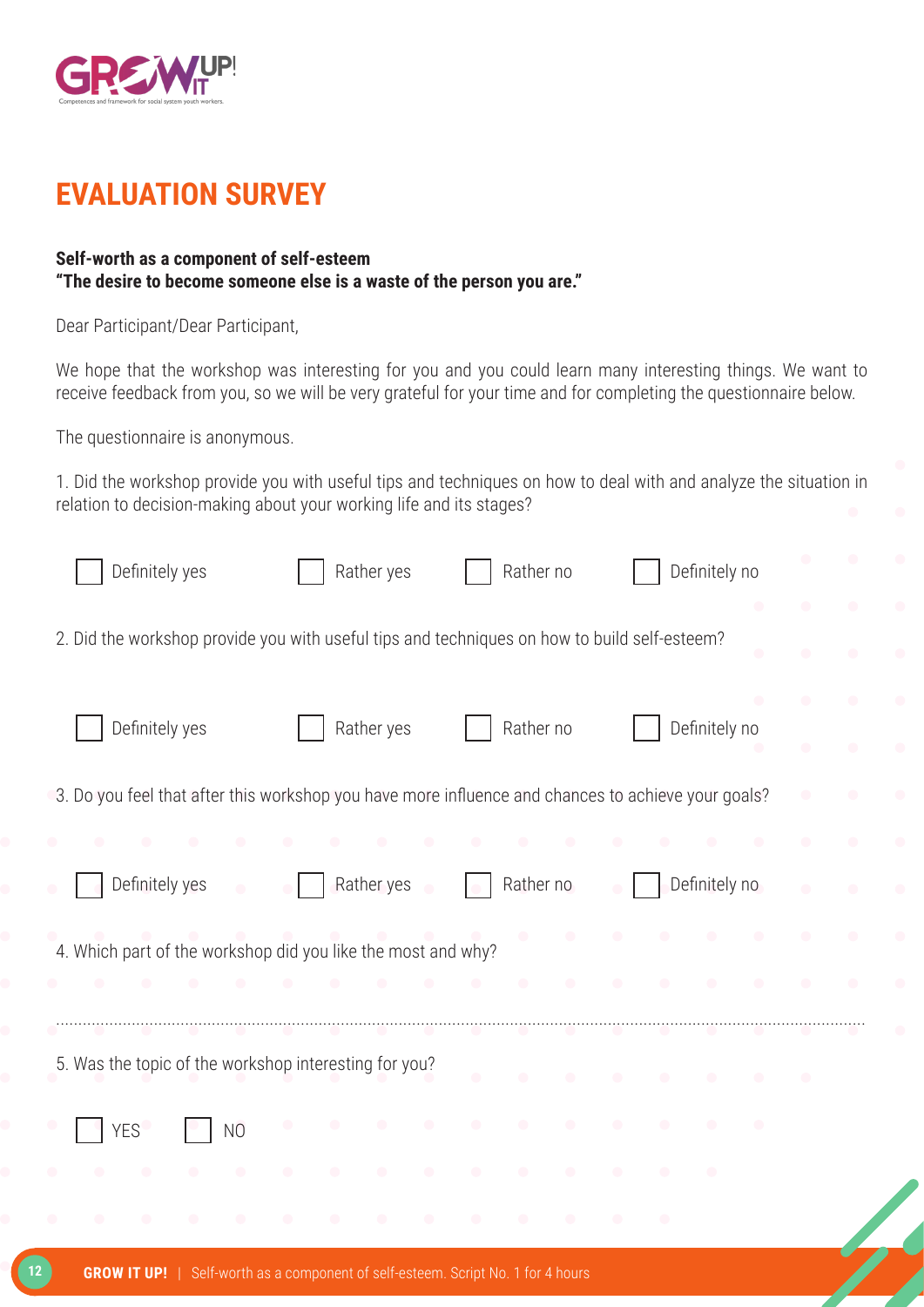

|            |            |            | 7. Additional commentary |            |           |                                              |           |            |            |            |            |            |            |            |           |           |  |
|------------|------------|------------|--------------------------|------------|-----------|----------------------------------------------|-----------|------------|------------|------------|------------|------------|------------|------------|-----------|-----------|--|
|            |            |            |                          |            |           | Thank you for completing the questionnaires! |           |            |            |            |            |            |            |            |           |           |  |
| $\bullet$  |            |            |                          |            |           |                                              |           |            |            |            |            |            |            |            |           |           |  |
|            | O          |            |                          |            |           |                                              |           |            |            |            |            |            |            |            |           |           |  |
| $\bullet$  | $\bullet$  | $\bullet$  |                          |            |           |                                              |           |            |            |            |            |            |            |            |           |           |  |
|            | O          | $\bullet$  |                          |            |           |                                              |           |            |            |            |            |            |            |            |           |           |  |
| $\bullet$  | $\bullet$  | $\bullet$  |                          |            |           |                                              |           |            |            |            |            |            |            |            |           |           |  |
|            |            | $\bullet$  |                          |            |           |                                              |           |            |            |            |            |            |            |            |           |           |  |
| $\bullet$  |            |            |                          |            |           |                                              |           |            |            |            |            |            |            |            | $\bullet$ | $\bullet$ |  |
|            |            |            |                          |            |           |                                              |           |            |            |            |            |            |            |            |           |           |  |
|            |            |            |                          |            |           |                                              |           |            |            |            |            |            |            |            |           |           |  |
| $\bigcirc$ | $\bullet$  | $\bullet$  | $\bigcirc$               | $\bigcirc$ | $\bullet$ | $\bullet$                                    | $\bullet$ | $\bullet$  | $\bullet$  | $\bigcirc$ | $\bigcirc$ | $\bullet$  | $\bullet$  | $\bigcirc$ | $\bullet$ | $\bullet$ |  |
| $\bigcirc$ | $\bigcirc$ | $\bullet$  | $\bullet$                | $\bullet$  | $\bullet$ | $\bullet$                                    | $\bullet$ | $\bullet$  | $\bullet$  | $\bullet$  | $\bullet$  | $\bigcirc$ | $\bullet$  | $\bullet$  | $\bullet$ | $\bullet$ |  |
| $\bullet$  | $\bigcirc$ | $\bullet$  | $\bullet$                | $\bullet$  | $\bullet$ | $\bullet$                                    | $\bullet$ | $\bullet$  | $\bullet$  | $\bigcirc$ | $\bigcirc$ | $\bigcirc$ | $\bigcirc$ | $\bullet$  | $\bullet$ | $\bullet$ |  |
|            | $\bigcirc$ | $\bullet$  | $\bullet$                | $\bullet$  | $\bullet$ | $\bullet$                                    | $\bullet$ | $\bullet$  | $\bullet$  | $\bullet$  | $\bullet$  | $\bullet$  | $\bigcirc$ | $\bullet$  | $\bullet$ | $\bullet$ |  |
|            |            | $\bigcirc$ | $\bullet$                | $\bullet$  | $\bullet$ | $\bigcirc$                                   | $\bullet$ | $\bullet$  | $\bullet$  | $\bullet$  | $\bullet$  | $\bullet$  | $\bullet$  | $\bullet$  | $\bullet$ | $\bullet$ |  |
|            |            |            | $\bullet$                | $\bullet$  | $\bullet$ | $\bullet$                                    | $\bullet$ | $\bigcirc$ | $\bigcirc$ | $\bullet$  | $\bigcirc$ | $\bigcirc$ | $\bullet$  | $\bullet$  | $\bullet$ | $\bullet$ |  |